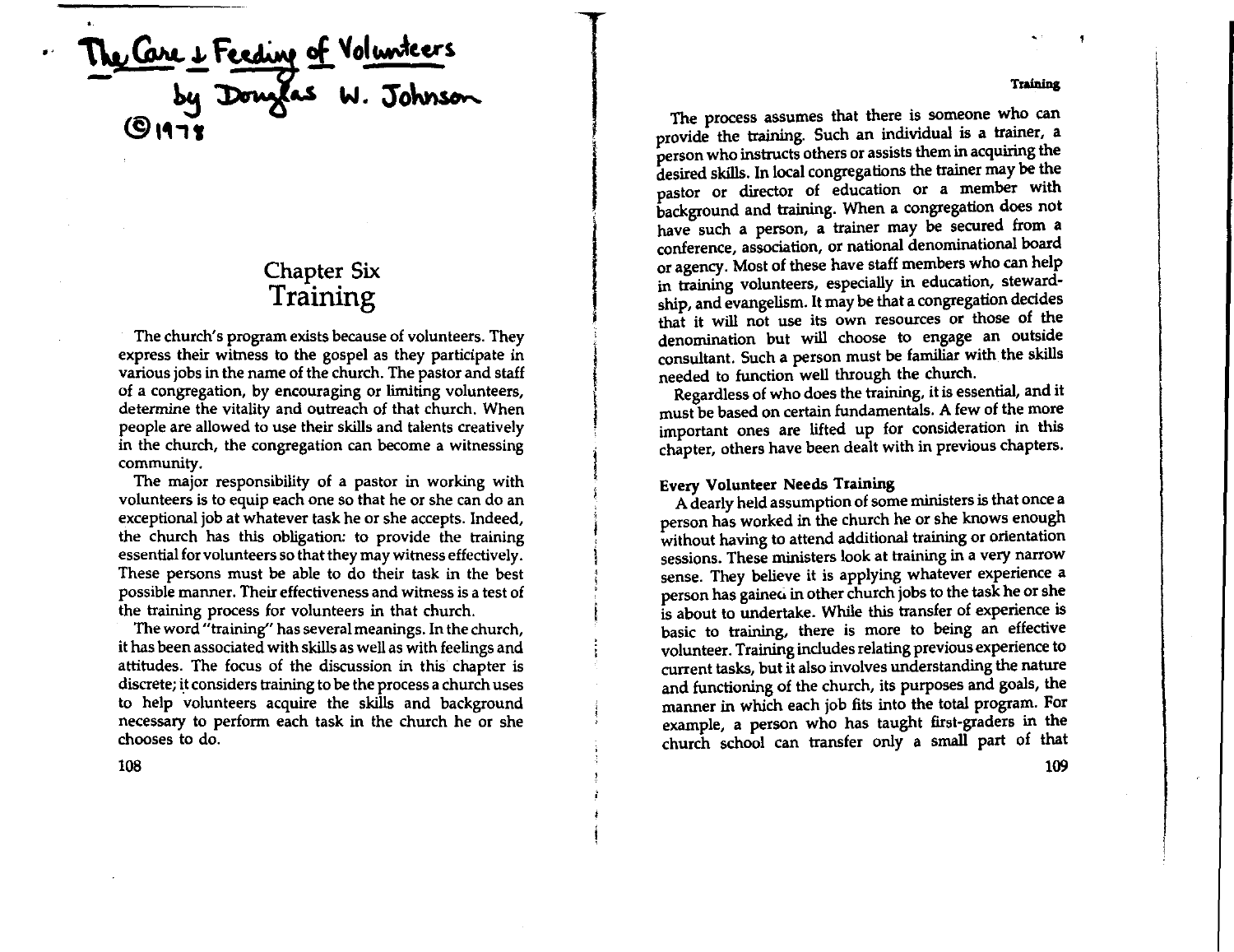#### **Care and** Feeding of Vohmteen

experience to a new job of serving on the worship committee. Training involves reorientation and comrmtment as well as skills.

A woman volunteered to be the treasurer of her Sunday school in a small, rural congregation in the Midwest. She had no experience whatever in keeping track of income or expenses for an organization. She had no idea how to keep records so that a report could be put together easily.

She told the pastor her problem when he made his monthly visit. They worked at it together. The training took a relatively short time. They devised a process she could follow to keep track of the income and the expenses so she could total the sums and report to the board at its regular meetings. These few minutes saved her hours over the year, Not only that, she felt competent and. self-confident with her new-found skills. The pastor, by taking a few minutes to help with this problem, had helped her become more important in her own eyes as well as gain new respect within the church.

A faulty assumption of the people in her church was that anyone could count money and record how it was spent. The assumption was generally correct. The difficulty was that it takes time to maintain records suitable for reporting in a church. It is one thing to keep financial records for a family, but it is quite different to maintain accurate and up-to-date books for a church. Experience with the family budget may have been helpful to her, but it did not provide the training she needed.

This illustration should not lead one to believe that training applies only to those involved with finances or persons assuming their first job in the church. Not in the least. Training is needed by each chairperson of each committee, by persons serving as committee members, by those selected to be part of a planning group in the church, by an individual on a selection committee for a new pastor

or other staff member, and by persons who serve in all other church jobs. The training should develop a state of mind as well as skills.

It is no secret to pastors that some volunteers who have had experience in the church need more training than do neophytes. The reason is obvious. These experienced persons have found ways to do their tasks with little regard to the consequences of the attitudes or performance on the total program of the church. In some instances, such persons are loyal and dedicated individuals who give great amounts of time. Yet their personal manner is not expressing a Christian witness so much as it mirrors self-imposed duty.

The church is a unique institution which has its own rules and procedures. It is a voluntary society. It is governed not by the professionals but by the laity. It does not operate to make a monetary profit. It is not an organization that remains silent and aloof on controversial issues. It is concerned with all age groups. It educates, socializes, and theologizes. It is unique.

When someone begins to become involved in the church, it is important that that person become acquainted with the way in which things are done. It is necessary to learn the operating style of the congregation and the pastor. It is critical to know the way in which voluntary organizations function under the law of the land as well as the law of the church. In short, the desire to do something worthwhile must be informed, channeled, and nurtured.

Orientation and review of the church and its purpose are parts of the training process. These need to be repeated no matter how long an individual has been a member of a congregation. In addition, the changing character of the church demands continuous updating for volunteers. Three pressures of change require attention.

1. Changes keep happening in the organization and in the

110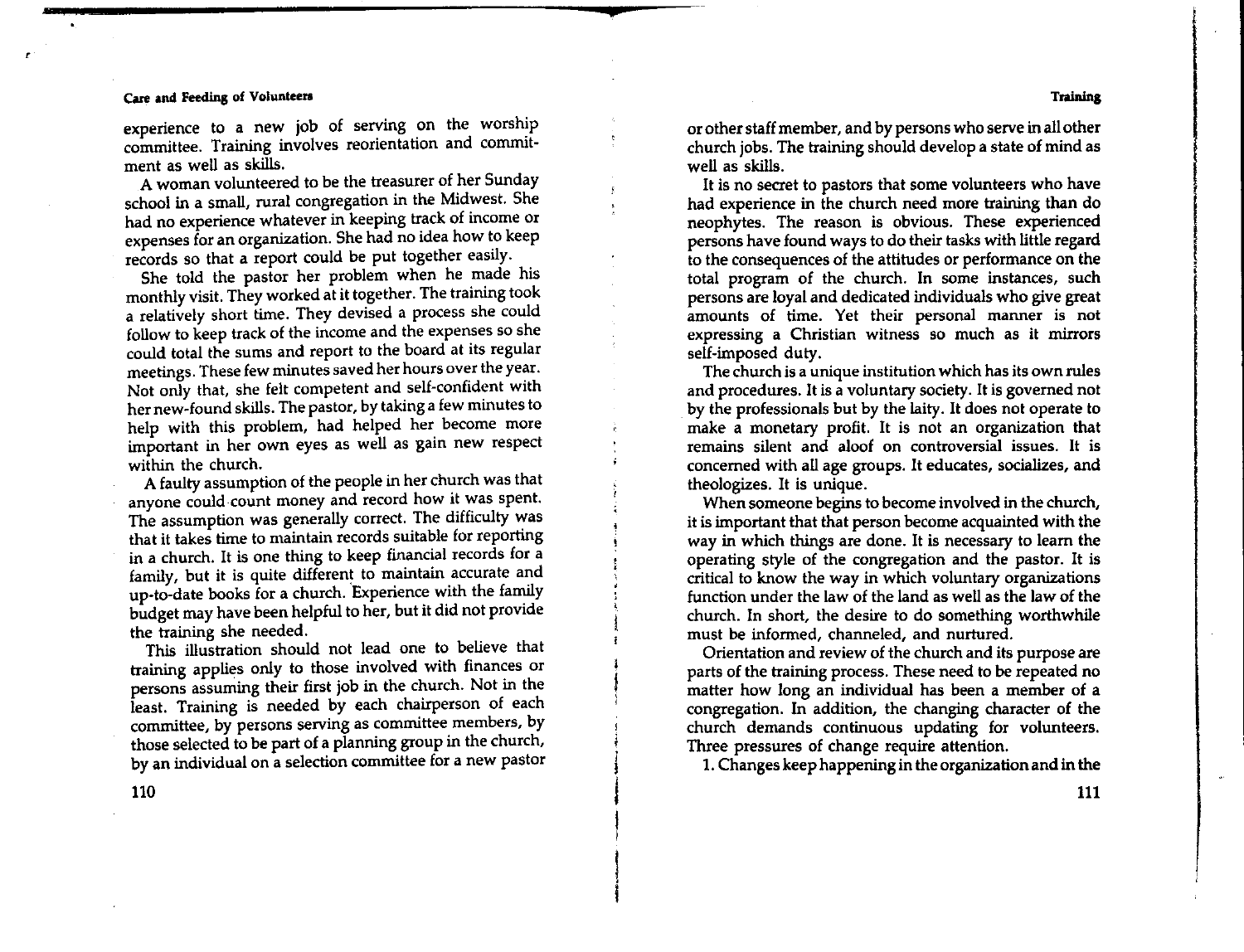#### **Training**

### **Care and Feeding of Volunteers**

goals of a congregation. A church is not a static institution. It is alive, and all living organisms change. While some congregations may have the movement of a turtle, there is movement. Other congregations make changes quickly. No matter what the speed or scope of the changes, the point is that churches change. People who are working in changing institutions need continually to be aware of the implications of those changes for their particular tasks. Training is a means of doing this.

2. People change jobs in the church. Indeed, many churches insist on a limited tenure system that requires people to move out of jobs after a certain period. When people change from one committee or activity to another, they need to learn the new vocabulary, some different technique, and new procedures for reporting. This requires effort and time. That is why training helps.

3. Skills need to be upgraded. New techniques are being invented and tested continually. Many of these can make jobs easier or more rewarding. Some innovations have to do with communication or record-keeping. Others are advancements in the ways humans relate to each other. Regardless of the type of innovation, information about new ways of doing tasks ought to be explained, practiced, and incorporated into the volunteer's efforts in the church.

#### **Customize the Training**

Everyone may have been created equal, but each one is certainly different. There are differences between persons in rates of comprehension, in abilities to accomplish tasks, in the amounts of discipline they can exercise on themselves, and in the limits to their desire to continue to work in the church. These differences are evident in the rate at which trainees absorb whatever skills are being taught.

Public schoolteachers know that allowances must be made for individual differences in aptitude. For some

112

reason, when teachers are charged with training volunteers in the church, they seem to overlook this fundamental. They feel that church people are either very dull or quite bright. Thus, they overinstruct or skip parts of the job that are critical to effective performance. Thus, the training and the work of the volunteer are both impaired.

It is impossible to take a large amount of time to train any single individual, or even a group. The pressures of time on both the trainer and the trainee make it difficult. On the other hand, to spend insufficient time at the start of a job will mean more time later to make corrections in the job. This makeup is much more time-consuming than providing prejob instruction.

# 1. Training as a Two-part Process

It is because of time and individual differences that training needs to be customized. While this is not completely possible, it can be done by breaking training into two distinct parts. The first consists of giving a group of trainees general instructions and information. The second is **a** period for more personalized attention. This latter part may include large doses of on-the-job experience for those who need much help and/or assurance.

The training program, including both parts, will take about one evening. It can be done for all volunteers on the same evening. The general orientation to the church and its programs will take the first hour. The second hour will be devoted to instructions for groups of persons doing the same jobs.

A two-part training event will require more than one leader. A trainer for each task will need to be available although the more personalized training can be staggered. That is, after the first hour, some groups may have refreshments and spend some time in conversation while other groups learn about their specific jobs. This process can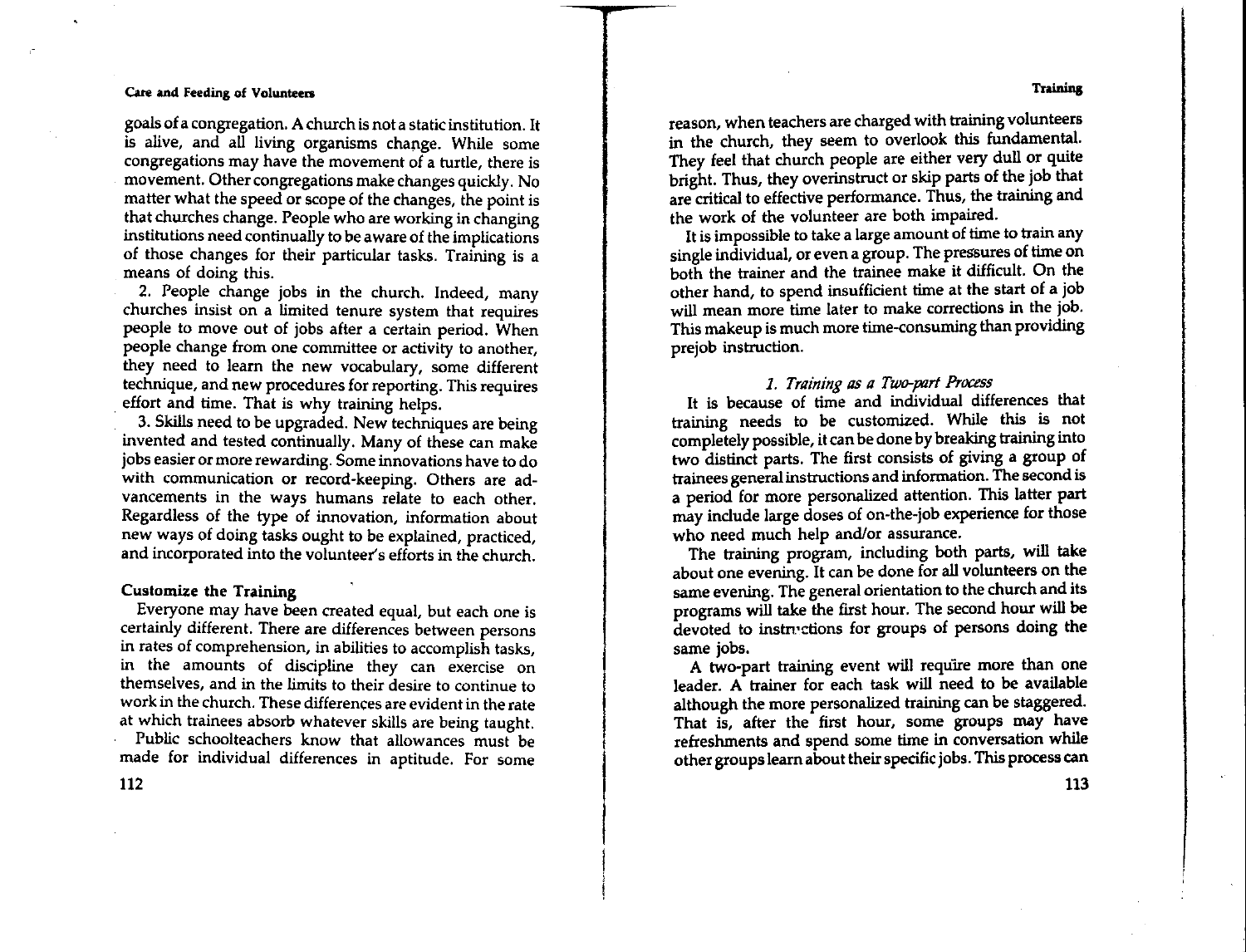#### **Training**

#### Cue **and Feecllng** of Volunteen

be repeated throughout the second hour. It provides ample opportunity for fellowship as well as for skill training.

When more than a single trainer is needed, the pastor or the person in charge of the training will meet with the leaders in advance. In this time together they will prepare in detail for the training session.

The first part of the training is designed so that every volunteer will receive a similar set of information. This includes a discussion of the place of the tasks or tasks in the life and work of the church, the quality expected from volunteers, reporting responsibilities, and time commit• ments. If there is a policy for reimbursing volunteers for out-of-pocket expenditures, this is included.

The second part of the training session will deal with the specific details of each particular job. Even so, it cannot provide all of the information each volunteer needs. The more detailed understanding of each task will take place when the volunteer actually begins the task.

In the instance of a woman who came to the church to assist with typing, the pastor took the time to instruct and show her what she needed at that moment to do her job. This will be done in the second part of the training session, but a review will be helpful when the volunteer comes that first day. Such a session will vary in length but usually will run about half an hour. It should not take an hour. Its focus is getting acquainted with the procedures in the church for this job, the location of supplies, the availability of resources or equipment, and those with whom one will work.

#### *2. Interpersonal Relations*

Training deals with more than skill instruction. It is a time to test interpersonal relations. The church depends upon its volunteers not only to do jobs but also to create images for the public and other members. During training sessions, a trainer can spot potential trouble in a person's manner that

114

could make him or her less than effective in a particular job. The trainer can make suggestions about other tasks that might better suit the personality and style of that volunteer.

Any suggestions about changing assignments or holding off on an assignment must be done gently and in private. The volunteer ought not to lose prestige or personal worth during a training session or while engaged in a job. The integrity of the person is more important than a job. This integrity must be protected and nurtured even if it means privately encouraging someone not to volunteer.

#### *3. Providing* 11 *Practicum*

People ought to be able to practice their task before they are charged wi•'t full responsibility for it. This is the basis for the apprenticeship in crafts or the internship in medicine or the practice-teacher requirement in education. In each of these, the person works in the actual job situation, but does it alongside a more experienced individual for a time. It is a learning and a testing time.

When a pastor insists on this process, there will be some who become angry or will even leave. Do not be discouraged. If the task is important enough for people to give time to do, it is important enough to do well. It is the pastor's responsibility to help each volunteer learn the proper skills for his or her task. This is best done by being immersed in the job with the support and assistance of another more experienced person. The length of the practicum will vary with the individual but generally should be limited to three times.

## *4. Don't Overlook the L1We Things*

A trainer should never make an assumption about a high level of experience or knowledge in volunteers. Err on the side of giving details. It is much easier to speed up a training process than to increase the content once it has begun.